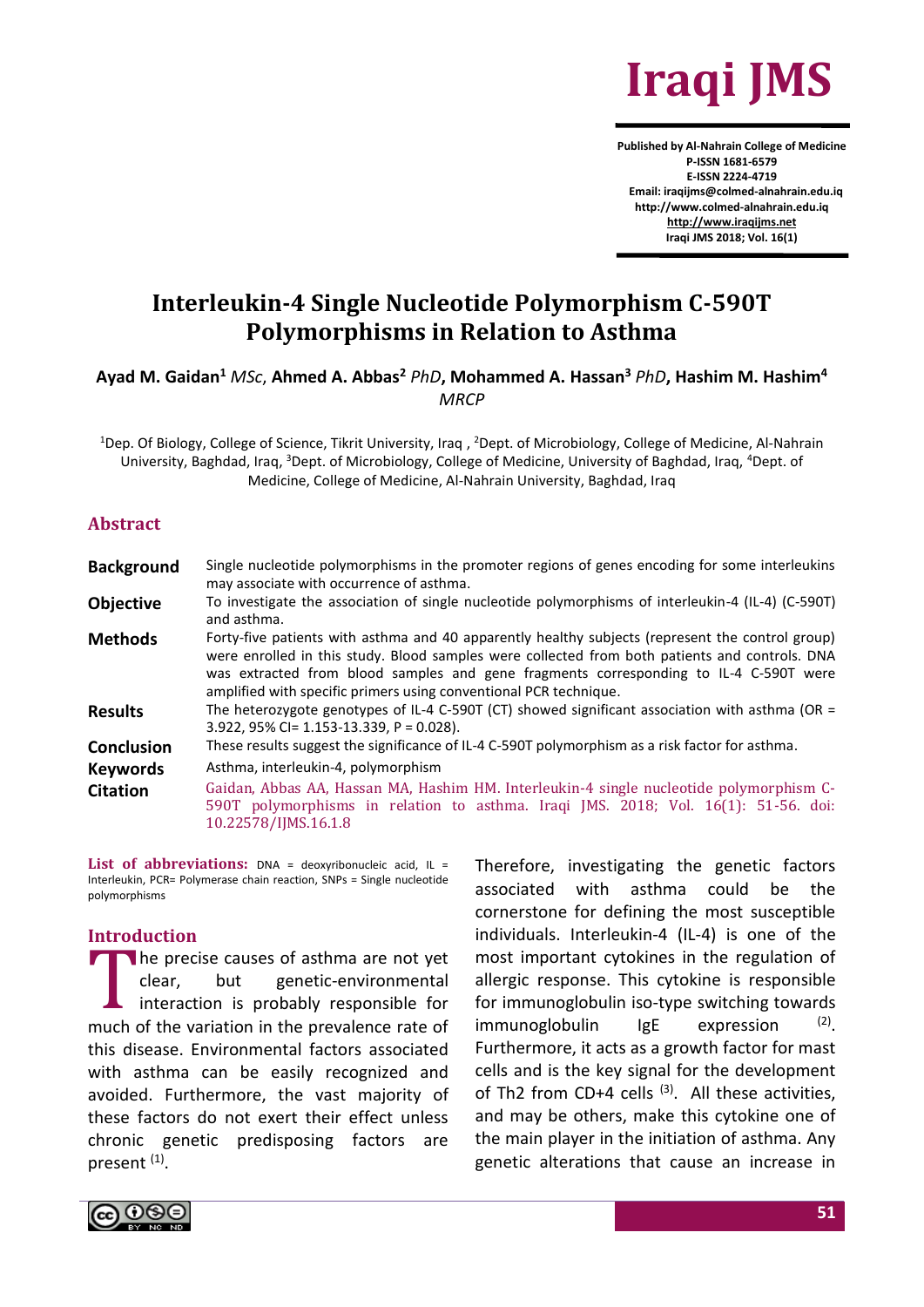the amount and/or activity of IL-4 in expected to affect asthma. Many single nucleotide polymorphisms (SNPs) in the promoter region of this IL-4 gene were found to be associated with different diseases  $(4,5)$ . Among these SNPs is C-590T, which is associated with higher promoter activity and affects the production of  $IL-4$  <sup>(6)</sup>.

This study aimed to assess the impact of different variants of IL-4 C-590T on the susceptibility to asthma in a sample of Iraqi patients.

# **Methods**

A total of 45 patients with asthma (age range 16-48 years, mean =  $34.61 \pm 4.11$  years, 18 males and 27 females) who were attending Al Zahra'a Consultative Centre for Allergy and Asthma and the Consultative Clinic for Chest and Radiology during the period from January to April, 2015 were enrolled in this study. In addition, 40 apparently healthy individual age and sex- matched with patients group were included in this study as control group.

### **Blood Samples, DNA Extraction and Gene Amplification**

From each subject, 5 ml of blood was drawn from vein puncture in an EDTA tube. DNA was extracted from these samples using ready kit (ZymoBead™ Genomic DNA Kit, USA). For polymerase chain reaction (PCR) amplification of IL-4 gene, the primer set was forward primer: 5'-TAAACTTGGGAGAACATGGT-3' and reverse primer 5'-TGGGGAAAGATAGAGTAATA-3' with 195 bp fragment length amplicon.

### **PCR protocol**

An initial denaturation at 95 °C for 5 min followed by 35 cycles of 95 °C for 50 sec, 53 °C for 50 sec and 72  $^{\circ}$ C for 1 min. The final extension was achieved at 72°C for 7 min.

PCR products from patients and controls were directly sequenced using Big Dye Terminator method/ Sandor Life Sciences Pvt. Ltd /India. The obtained sequences were aligned with normal sequence from GenBank and examined for the presence of SNPs.

### **Statistical analysis**

The Statistical Package for the Social sciences (SPSS, version 14) was used for statistical analysis. Continuous variables were expressed as mean  $\pm$  standard deviation (SD). Risk association between the genotypes and asthma susceptibility was estimated by the calculation the adjusted odds ratio (OR) and 95% confidence intervals (CI) using binary logistic regression. Chi square was used for testing the deviation from Hardy-Weinberg equilibrium as well as for comparing between categorical variables. A p-value < 0.05 was considered statistically significant.

### **Results**

Table 1 shows the demographic data of the study population. The only demographic factor, which had significant association with asthma is family history. Among asthma patients there was 48.89% who had one or more first relative with asthma compared to only 5% among controls who had such relative (P<0.001).

### **Genotyping**

Gel electrophoresis of PCR product for IL-4 genes are shown in figure 1.

IL-4 C-590T polymorphism appeared in three genotypes which were CC, CT and TT (figure 2). The distribution of these genotypes was within Hardy Weinberg Equilibrium. The frequencies of these genotypes in asthma patients were 64.44%, 28.89% and 6.67%, respectively, while they were 87.5%, 10% and 2.5%, respectively among controls with significant difference for the heterozygous genotype (OR=3.922, 95%CI=1.153-13.339, P=0.028) as shown in table 2.

At allelic level, asthma patients had more frequent allele T than controls (21.11% vs 7.5%) with significant difference as shown in table 2 (OR=3.30, 95%CI= 1.246-8.740, P= 0.016).

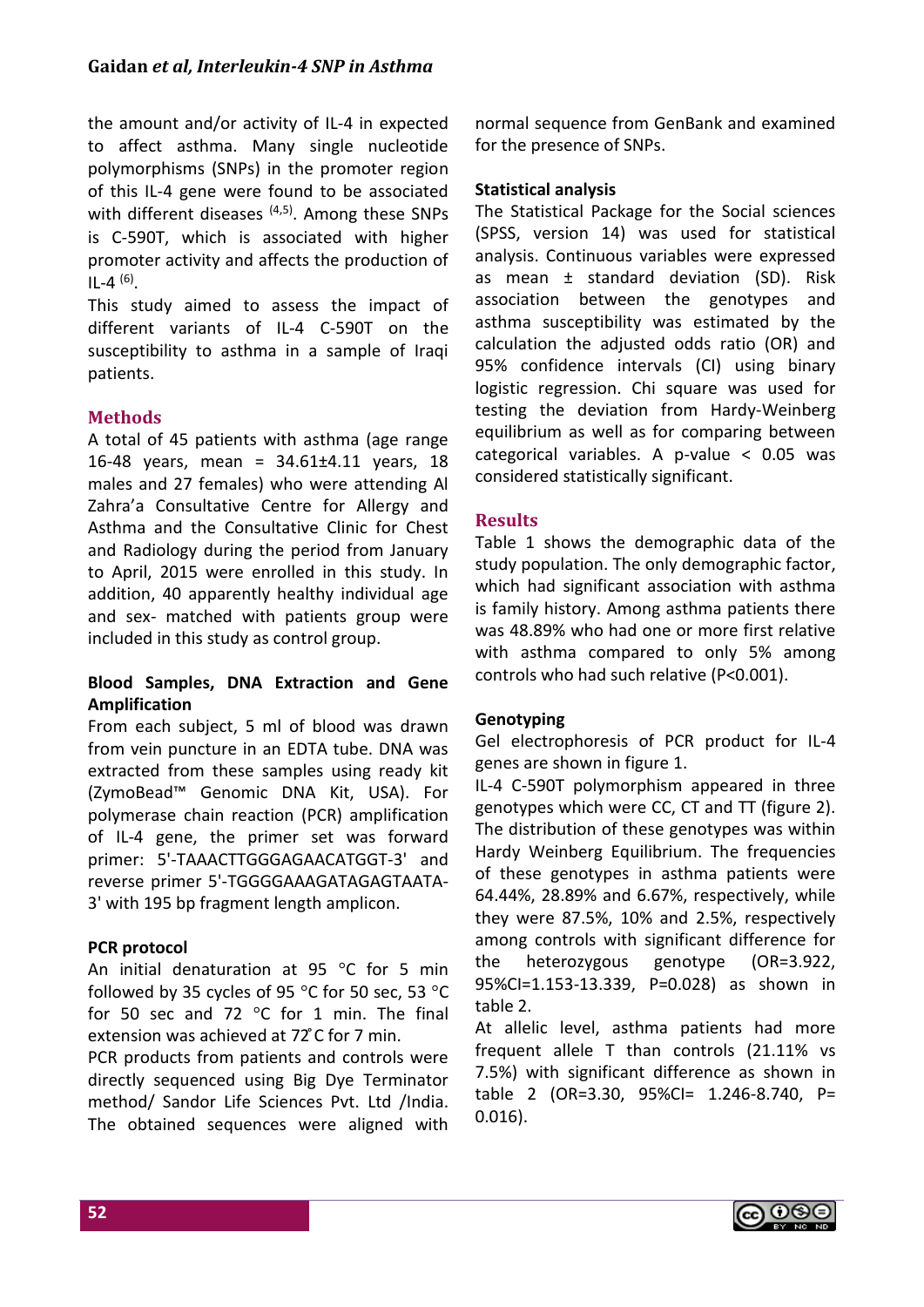|                       | <b>Risk Factors</b>    | Cases<br>$N=45$ | Control<br>$N = 40$ | P-value |  |
|-----------------------|------------------------|-----------------|---------------------|---------|--|
|                       | Mean age in years (SD) | 34.61 (4.11)    | 36.68 (4.08)        | 0.229   |  |
|                       | No                     | 23 (51.11 %)    | 38 (95.0%)          | < 0.001 |  |
| <b>Family history</b> | Yes                    | 22 (48.89%)     | $2(5.0\%)$          |         |  |
| <b>Sex</b>            | Male                   | 18 (40.0%)      | 18 (45.0%)          | 0.403   |  |
|                       | Female                 | 27 (60.0%)      | 22 (55.0%)          |         |  |
| <b>Smoking</b>        | Never                  | 37 (82.22%)     | 38 (95.0%)          | 0.090   |  |
|                       | Smoker (ex/current)    | 8 (17.78%)      | $2(5.0\%)$          |         |  |
| <b>Dwelling</b>       | Urban                  | 29 (64.44%)     | 27 (67.5%)          |         |  |
|                       | Rural                  | 16(35.56%)      | 13 (32.5%)          | 0.082   |  |

# **Table 1. Demographic data of asthma patients and controls**



**Figure 1. Gel electrophoresis for IL-4 PCR products visualized under UV light after staining with ethidium bromide. M: 100 bp DNA marker; lane 1-6: positive amplification of the gene from DNA extracted from blood samples of asthma patients and controls. The size of PCR product is 195 bp**

| <b>Variables</b> |    | Cases<br>$N=45$ | Control<br>$N=40$ | P-value | OR (95% CI)        |
|------------------|----|-----------------|-------------------|---------|--------------------|
| <b>C-590T</b>    | CC | 29(64.44%)      | 35 (87.5%)        | 0.061   | 1.0                |
|                  | СT | 13(28.89%)      | 4(10%)            | 0.028   | 3.9 (1.153-13.339) |
| Genotypes        | ТT | 3(6.67%)        | 1(2.5%)           | 0.276   | 3.6 (0.357-36.698) |
| <b>Allele</b>    |    | 71 (78.89%)     | 74 (92.5%)        | 0.016   | 1.0                |
|                  |    | 19 (21.11%)     | 6(7.5%)           |         | 3.3 (1.246-8.740)  |

### **Table 2. Genotypes and allele frequencies of the SNPs C-590T**

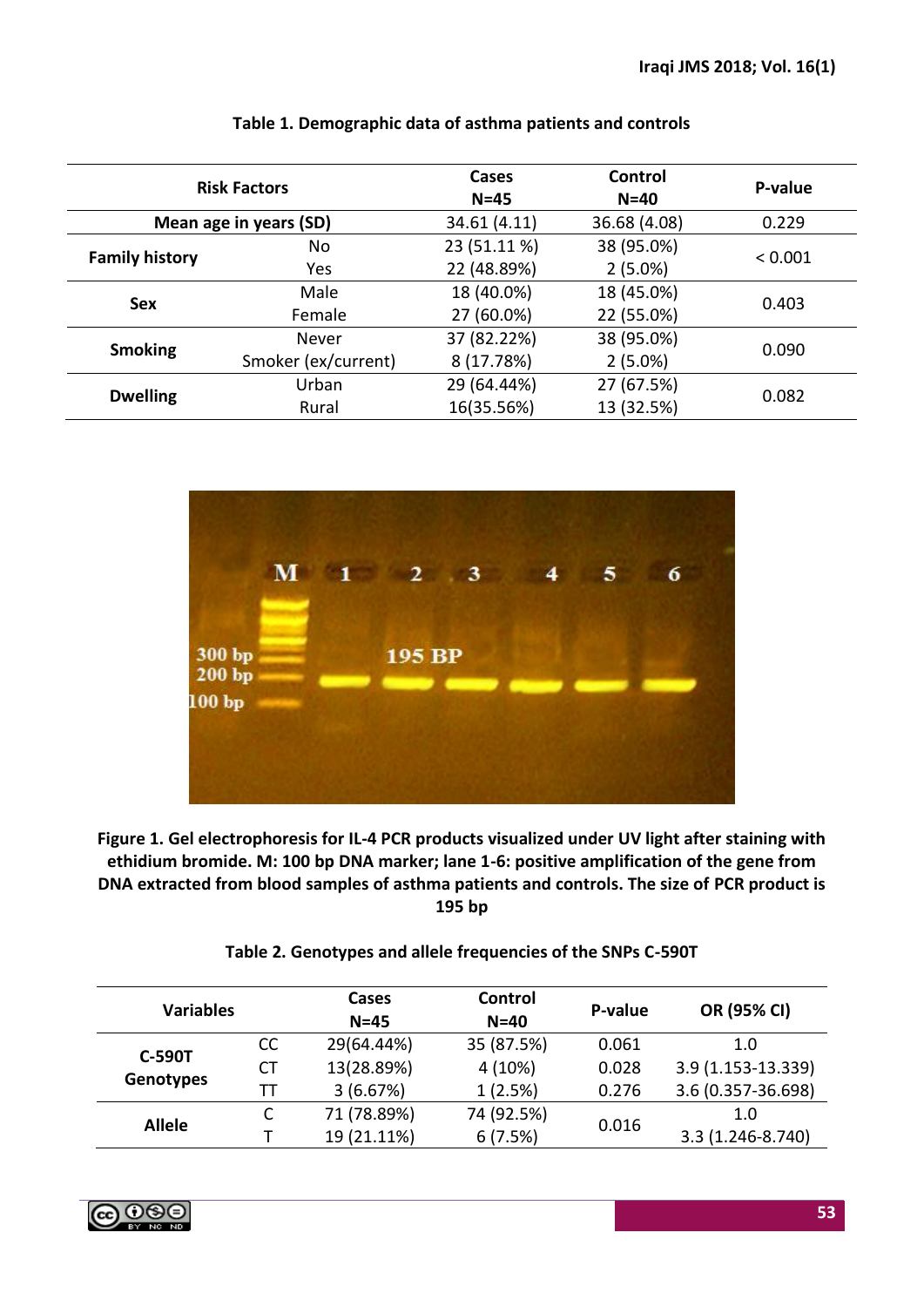

Homozygous mutant genotype (TT)

**Figure 2. Different pattern of IL-4 C-590T polymorphism**

### **Discussion**

A significant association between the heterozygote genotype (CT) and the susceptibility to asthma was shown in this study. This implies that CT carriers are at 3.92 folds risk to develop asthma compared to CC carriers. This result was further confirmed at allelic level, where the mutant allele (T) was more frequent among asthma patients than controls with significant difference. Significant association of this SNP with asthma was recorded worldwide such as in Japan  $(7)$ , Taiwan  $(8)$ , Algeria  $(9)$ , Germany  $(10)$ , west Siberia  $(2)$ , Macedonia<sup>(11)</sup>, China<sup>(12)</sup> and Iran<sup>(13)</sup>. However non-significant association was also previously reported in United Kingdom (14), China (15) and Brazil (16). These conflicting results may be related to differences in ethnical and racial origin of the study population. Promoter is a region of DNA where the transcription of a particular gene is initiated. Transcription factors bind to this region and enable RNA polymerase to be situated in an orientation that allows the transcription to begin. Thus, polymorphisms in promoter are expected to influence gene expression although this region is not coding for protein. Interleukin-4 and IL-13 are considered as the main factors that regulate allergic response through their effect on isotype switching of immunoglobulin to IgE in B-lymphocyte  $(17)$ . Furthermore, this cytokine (IL-4) acts as a growth factor for most cells and as a main signal for the differentiation of CD4+ to Th2 (18). All these activities are associated with allergic phenotype. Therefore, it is reasonable to postulate that increased production of this cytokine, for whatever cause, will predispose to allergy. The SNP IL-4 C-590T is located very close to binding site (- 603 to -588) of the nuclear factor of activated T-cells -1 (NFAT-1). This factor is one of the most important factors in IL-4 transcriptions  $(19)$ . The substitution of cytosine to thymine in the position - 589 was shown to increase the accessibility of NFAT-1 dimer to this site. Thus, more IL-4 is expected to be produced  $(9)$ .

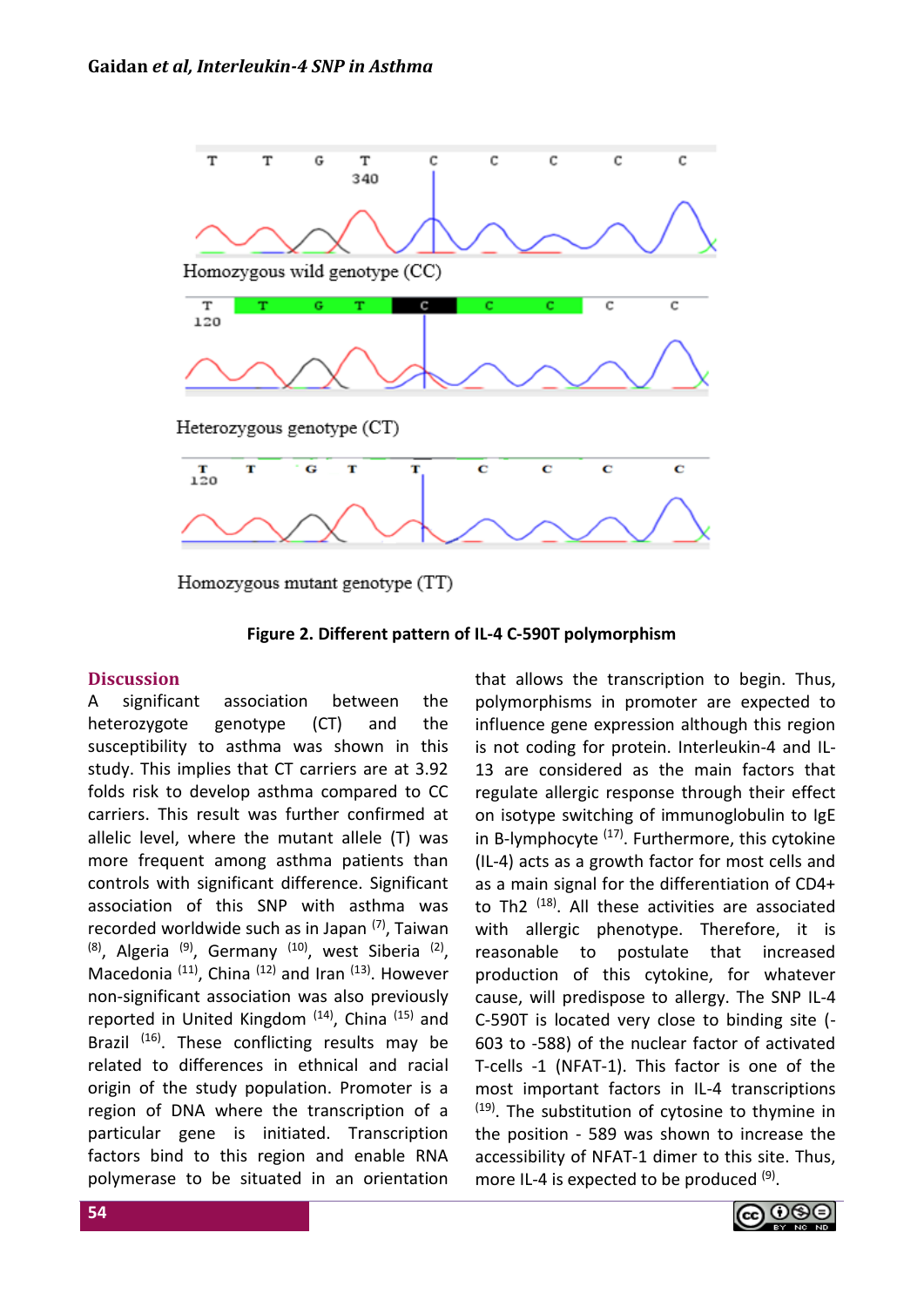Practical studies have supported this hypothesis through the association of T allele with two main phenotypes of asthma with mutant allele (T). The first phenotype is elevated serum levels of IL-4. The second phenotype which a direct result of the first one is the increased serum levels of IgE <sup>(14)</sup>.

On the other hand, there was no statistically significant difference in the frequency of TT genotypes between asthmatic patients and controls in the current study. This may be explained by the relatively small sample size and the possible presence of linkage disequilibrium with other polymorphisms in the same gene. In this regard, Smolnikova et al. reported that this SNP links with other polymorphisms in 3' un-translated region (3'UTR) of IL-4 gene, which may affect the asthma phenotype of the patient <sup>(2)</sup>.

Taken together, these data strongly indicate that allele T of IL-4 C-590Tpolymorphism could be considered as risk factors for asthma in Iraqi patients.

### **Acknowledgments**

The authors sincerely thank the patients for participating in this work.

### **Authors Contribution:**

Gaidan: sample collection processing and working. Dr. Abbas: Design of the work, data interpretation, drafting and critical revision of the article. Dr. Hassan: Sample processing. Dr. Hashim: Samples collection.

### **Conflict of interest**

The authors declare no conflict of interest.

### **Funding**

No founding was for this research.

### **References**

- **1.** Subbaroa P, Mandhand PJ, Sears MR. Asthma: epidemiology, etiology and risk factors. CMAJ. 2009; 181(9): E181-E190. doi: 10.1503/cmaj.080612.
- **2.** Smolnikova MV, Smirnova SV, Freidin MB, et al. Immunological parameters and gene polymorphisms (C-590T IL4, C-597A IL10) in severe bronchial asthma in children from the Krasnoyarsk region, West



Siberia. Int J Circumpolar Health. 2013; 72: 10.3402/ijch.v72i0.21159.

- **3.** Hosoyama T, Aslam MI, Abraham J, et al. IL-4R Drives dedifferentiation, mitogenesis, and metastasis in rhabdomyosarcoma. Clin Cancer Res. 2011; 17(9): 2757-66. doi: 10.1158/1078-0432.CCR-10-3445.
- **4.** Wu Z, Qin W, Zeng J, et al. Association between IL-4 polymorphisms and risk of liver disease. Med(Baltimore). 2015; 94(35): e1435. doi: 10.1097/MD.0000000000001435.
- **5.** Fang X, Zhu Z, Yang S, et al. Association of IL-4 and IL-4 receptor gene polymorphisms with the risk, immunotherapeutic effects and prognosis of advanced renal cell carcinoma. Int J Clin Exp Med. 2016; 9(6):11449-57.
- **6.** Shang H, Cao ZL, Wan YJ, et al. IL-4 gene polymorphism may contribute to an increased risk of atopic dermatitis in children. Dis Markers. 2016; 2016: ID 1021942. doi. Org/10.1155/2016/1021942.
- **7.** Noguchi E, Nukaga-Nishio Y, Jian Z, et al. Haplotypes of the 5'region of the IL-4 gene and SNPs in the inter gene sequence between the IL-4 and IL-13 genes are associated with atopic asthma. Hum Immunol 2001; 62(11): 1251-7.
- **8.** Chiang CH, Tang YC, Lin MW, et al. Association between the IL-4 promoter polymorphisms and asthma or severity of hyperresponsiveness in<br>Taiwanese. Respirology. 2007; 12(1): 42-8. Taiwanese. Respirology. 2007; 12(1): 42-8. doi:10.1111/j.1440-1843.2006.00960.x.
- **9.** Dahmani DI, Sifi K, Salem I, et al. The C-589T IL-4 single nucleotide polymorphism as a genetic factor for atopic asthma, eczema and allergic rhinitis in an eastern Algerian population. Int J Pharm Sci Rev Res. 2016; 37(1): 213-23.
- **10.**Woitsch B, Carr D, Stachel D, et al. Comprehensive Analysis of Interleukin-4 Receptor Polymorphisms and Their Association with Atopy and IgE Regulation in Childhood. Int Arch Allergy Immunol. 2004; 135(4): 319-24. doi.org/10.1159/000082326.
- **11.** Trajkov D, Mirkovska-Stojkovikj J, Arsov T, et al. Association of cytokine gene polymorphisms with bronchial asthma in Macedonians. Iran J Allergy Asthma Immunol. 2008; 7(3): 143-56. doi: 07.03/ijaai.143156.
- **12.** Zhang JH, Zhou GH, Wei TT, et al. Association between the interleukin 4 gene -590C>T promoter polymorphism and asthma in Xinjiang Uighur children. Genet Mol Res. 2016; 15(3). doi: 10.4238/gmr.15038363.
- **13.** Kamali-Sarvestani E, Ghayomi MA, Nekoee A. Association of TNF-alpha -308 G/A and IL-4 -589 C/T gene promoter polymorphisms with asthma susceptibility in the south of Iran. J Investig Allergol Clin Immunol. 2007; 17(6): 361-6.
- **14.**Walley AJ, Cookson WO. Investigation of an interleukin-4 promoter polymorphism for associations with asthma and atopy. J Med Genet. 1996; 33(8): 689-92.
- **15.** Cui T, Wu J, Pan S, Xie J. Polymorphisms in the IL-4 and IL-4R [alpha] genes and allergic asthma. Clin